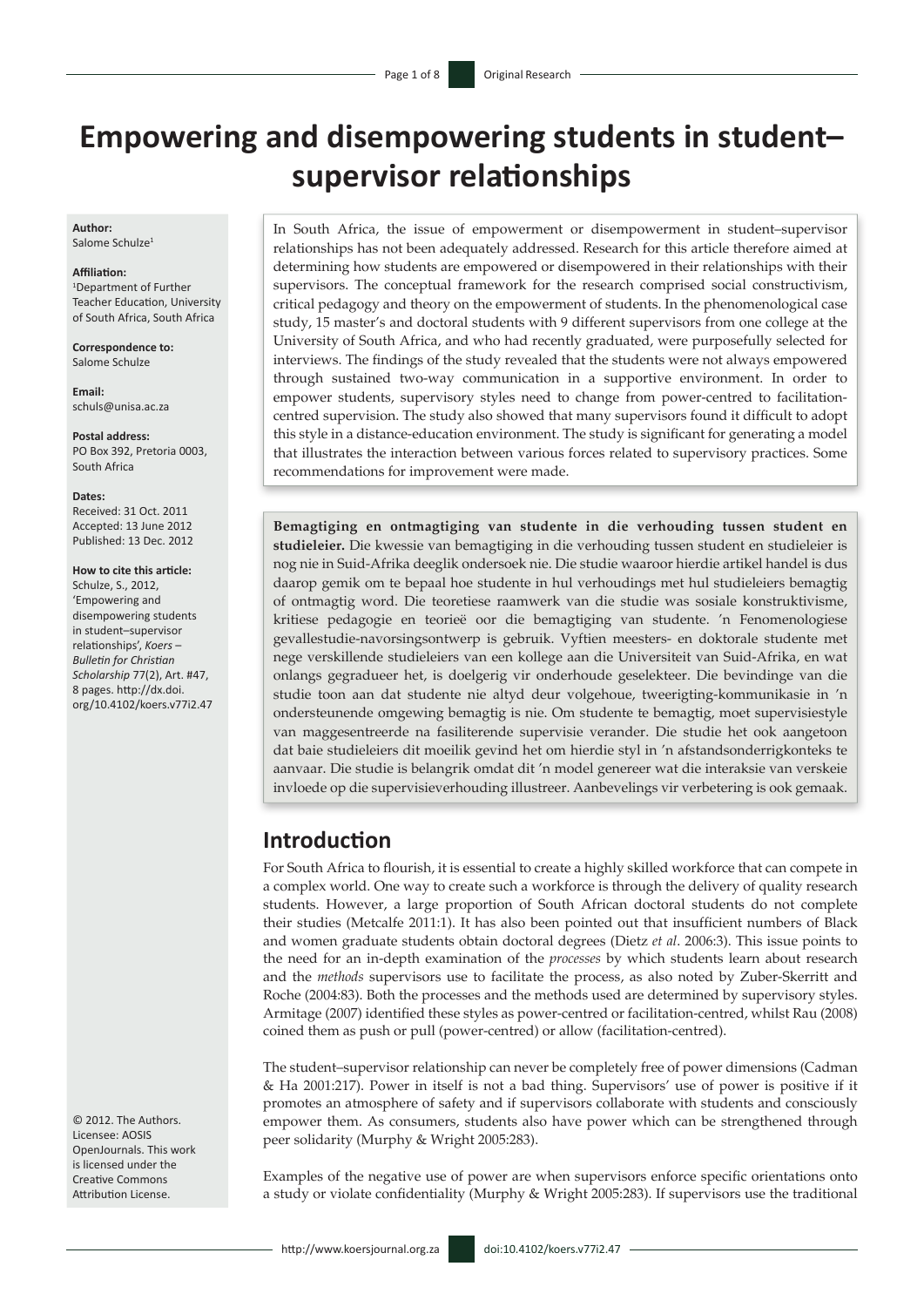model of supervision, which is based on behaviourist theories of learning, this *dis*empowers students because it tends to focus only on the technical aspects of the research and the thesis production and not on how the *students* are shaped (Cadman & Ha 2001:217; Zuber-Skerritt & Roche 2004:88).

Quan-Baffour and Vambe (2008), referring to supervision in distance education (DE) in particular, recommended 'dynamic facilitation' in a supportive environment, based on social constructivist theories of learning. Coined a 'cooperative model of interaction' (Bartlett & Mercer 2000:199), this highlights the role of high-quality conversation between supervisors and students. Unfortunately, many supervisors seem disinterested in actively engaging with students (Heydenrych 2009:5, 25), which could be disempowering.

Bartlett and Mercer (2000:195) confirmed that supervision was often complicated by power issues that supervisors and students were reluctant to talk about. In the South African context in particular, power-related issues in student– supervisor relationships have not been investigated in depth (Rau 2008:1). This is also evident from the five hits that an electronic search found. Not one of these studies was conducted in a DE context. DE institutions face specific challenges to provide empowering supervision because of the generally limited personal contact between supervisors and students.

The study on which this article is based therefore aimed at answering the following research question: How are postgraduate students at one college at the University of South Africa (UNISA) empowered or disempowered in their relationships with their supervisors?

The investigation was framed by constructivist theories of learning and by critical theory, which are briefly explained. Power dynamics in the supervisory relationship are thereafter reviewed.

# **Conceptual framework**

#### **Constructivist learning theories**

The worldview that was used as foundation for this article can best be identified as *postmodern*. Postmodernism has as its main characteristic the rejection of absolute truth. This is in line with the following transformative and social constructionist perspectives: knowledge is changeable, there is no objective knowledge and truth is relative to a particular frame of reference, such as culture or worldview (Van den Berg 2011:6). This viewpoint is criticised by some Christian scholars. For instance, Henze (2008:103, 108) states that the Christian believes that there are objective truths that have been revealed in the Bible. To yield truth, a constructivist pedagogy should be constructed with a Christian foundation. However, the number of Christian scholars who support postmodern thinking (including the author of this article), indicates that this debate is not over (Christian Colligation of Apologetics Debate Research & Evangelism n.d.).

Social constructivist approaches are relevant to this research and highly recommended for supervision by authors such as Quan-Baffour and Vambe (2008), as mentioned. Social constructivists emphasise the social contexts of learning and that knowledge is mutually built and constructed (Santrock 2008:337−361). Scaffolding relates to changing the level of support from direct instruction to guidance over the course of a learning programme. An important tool is cognitive apprenticeship, during which experts, such as supervisors, stretch and support the students' understanding and use of relevant skills*.* During cooperative learning, students in groups help each other to learn.

A socio-constructivist approach enables one to see students as capable of critically questioning dominant beliefs and focuses on students' empowerment. The enhancement of critical thinking can be linked with Foucault's beliefs. Critical thinking can reveal injustices and inequities in current beliefs and practices. It can also overcome the limitations of cultural conditioning (Heydenrych 2009:33). According to this line of thinking, the task of supervisors is 'to encourage learners to become critical and creative thinkers on their path to selfdiscovery and empowerment' (Van den Berg 2011:11).

#### **Power dynamics in supervisory relationships**

There are various definitions of power. Two examples are: 'Power is the existence of inequalities' (Stack in Rau 2008:6), and 'The power of an individual or institution is the ability to achieve something, whether by right or by control or influence' (Oxford Dictionary of Philosophy 2012:4).

Some characteristics of power and power tactics include that power can be intentional or there may be no knowledge or awareness of it. Power can also constrain or enable human action. Power tactics that people use to prompt others into a particular action can be harsh and forceful, or more indirect (hard or soft tactics). Some power tactics are enacted by negotiation whilst others are imposed without input from the other party (bilateral or unilateral). Furthermore, tactics can make use of reasoning and logic, or it can rely on emotions and misinformation (rational or non-rational) (Dietz *et al*. 2006)

According to Foucault (Grant 2001:14), all social relations are systems of power, and all parties in a relationship have *some* power since each party is capable of acting upon the other. The balance of power can be equal or unequal and constant or subject to transformation. Individuals should be aware of how they are shaped by discourse, should resist being controlled by others and should take responsibility for empowering themselves. When Foucault (1996:441−442) refers to the need to 'produce one's own self', he is pointing to the discovery of personal authenticity.

The social psychologists French and Raven (Schulze 2012) identified six power bases. Applied to postgraduate supervision, these foundations are as follows: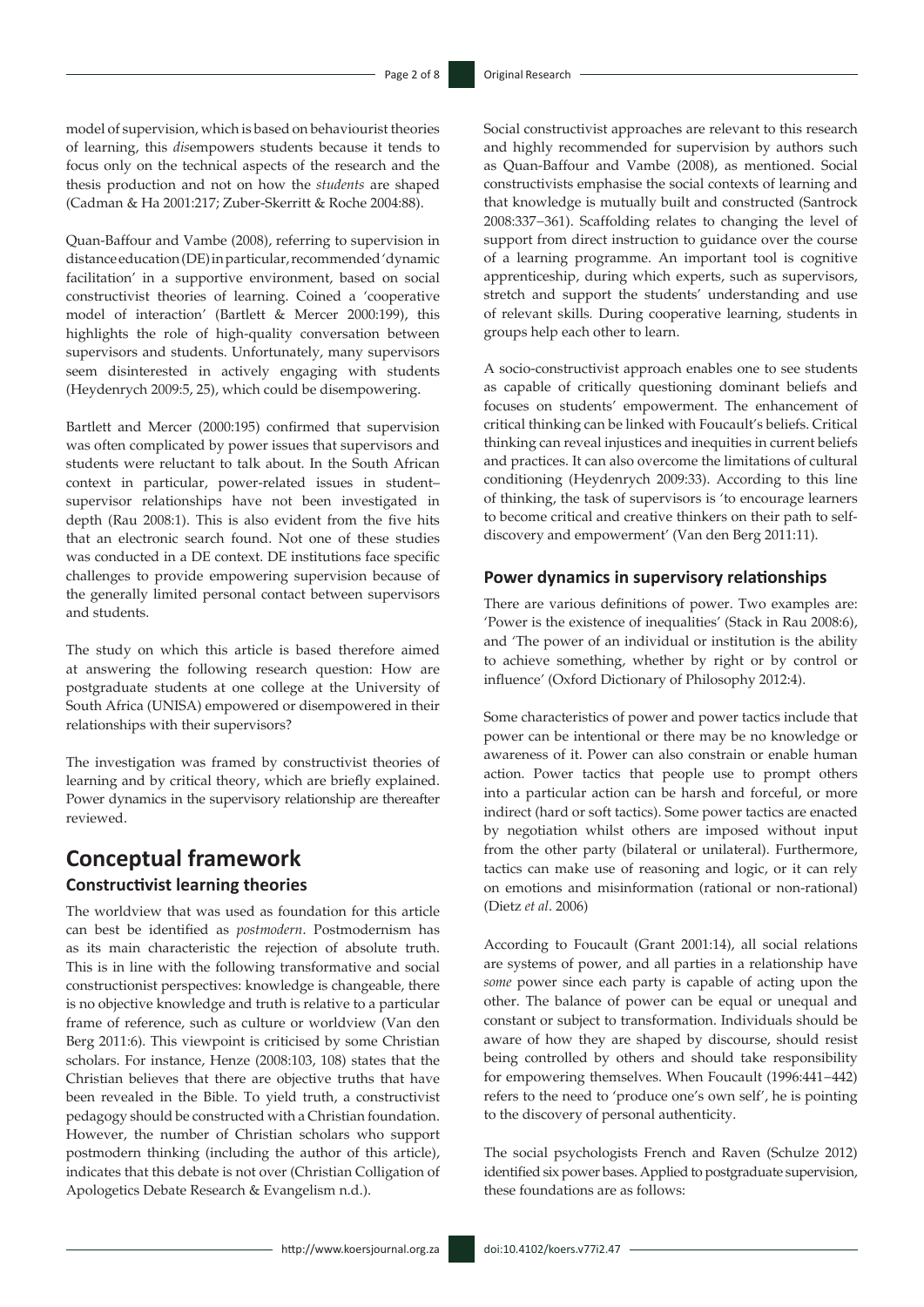- • *positional* (*legitimate*) *power* is related to the position and duties of a supervisor at a university
- • *referent power* is the ability of a supervisor to attract students and build loyalty based on identification and respect
- • *expert power* is derived from the skills and expertise of the supervisor and the university's need for this expertise
- *reward power* is the ability to give a reward of some kind, for example, by commenting positively on students' work
- • *coercive power* is the ability to demote or withhold rewards, and it can build resentment, for example, students may obey supervisors for fear of recrimination
- • *informational power* is when supervisors give or withhold valuable information from students (e.g. related to bursary applications).

According to Conti, Hewson and Isken (2001:165), a solid student–supervisor relationship is based on each party earning legitimate, referent and expert power in the eyes of the other.

Supervisors and students have to share power to create and recreate knowledge through negotiation and communication (Brew 2006:32). Generally, power dynamics in the student– supervisor relationship vary over the course of a study as the student becomes more knowledgeable and gains control over the study (Kelly & Ling 2001:74). According to Conti *et al*. (2001):

In particular, students need legitimate power, that is, the right to claim their voice, be an active agent in their supervision, and have responsibility and ownership of the process and product. (p. 166)

This statement is also in accordance with critical theory as shown in the previous section.

Addressing the power inherent in different supervisor styles, Armitage (2007:26) identified a continuum with *power-*centred supervision (directive and task-oriented) at the one end and *facilitation-*centred supervision (nondirective and processoriented) at the other end. Supervisors with different styles vary with regard to how they handle problem identification and solving, feedback and support given to the students, how they function as subject experts or as authority figures and how they evaluate and respond to the students' work.

With the preceding sections as background, this research aimed at determining how students were empowered or disempowered in their relationships with their supervisors. To this end, the remainder of the article explains the research design, data collection, findings (integrated with a literature control) and conclusions of the study.

## **Research method**

The study aimed at gaining an in-depth understanding of power relations in the student–supervisor relationship in one college at UNISA. The research design was a phenomenological case study.

Maximum variation sampling ensured that a variety of perceptions about supervision amongst information-rich participants could be obtained (McMillan & Schumacher 2010:326, 490). Fifteen master's and doctoral students, who had just graduated, were selected. (Students who were *not* successful could be the focus of a follow-up investigation.) Some of the students were selected from graduation programmes, and others were chosen through snowball sampling. The students were from different cultural and gender groups. Nine students had successfully completed their master's dissertation, and six had completed their doctoral thesis. The supervisors and promoters (referred to as 'supervisors' in this article) were White males and White females, with one exception (a Black male). Supervision thus crossed gender and cultural boundaries. One supervisor supervised two of the students, and another supervisor supervised three. For practical reasons, all the students who were selected lived within 100 km of the University of South Africa (UNISA). The students could therefore occasionally meet with their supervisors, although in general the supervision was conducted at a distance.

The duration of each interview was about one hour. Amongst others, the students were requested to describe their relationships with their supervisors and to comment on their supervisors' styles of supervision. Probing questions were asked, such as requesting respondents to provide examples.

The answers were analysed by means of the constant comparative method. Categories were formed through a recursive process which involved 'the repeated application of a category to fit codes and data segments' (McMillan & Schumacher 2010:377).

Ethical measures that were taken included informed consent, assurances of anonymity and confidentiality and consent to use a tape recorder. The validity of the design was enhanced by means of the following strategies (McMillan & Schumacher 2010:330−332). The interviews were in a language that the participants could understand. The sampling decisions were made carefully. The interviews were recorded, and verbatim transcriptions were made. The findings of the study are explained in the next section.

# **Findings and discussion**

The main categories that were identified in the study are communication, support, feedback, and critical discourse, self-reflection and creative thinking. Quotes are by Black males (BM), Black females (BF), White males (WM) and White females (WF).

#### **Communication**

Stimulating conversations in the co-construction of knowledge lead students to find their own voice when writing their dissertations (Leonardo 2004:11). In the study, communication often took the form of faceless encounters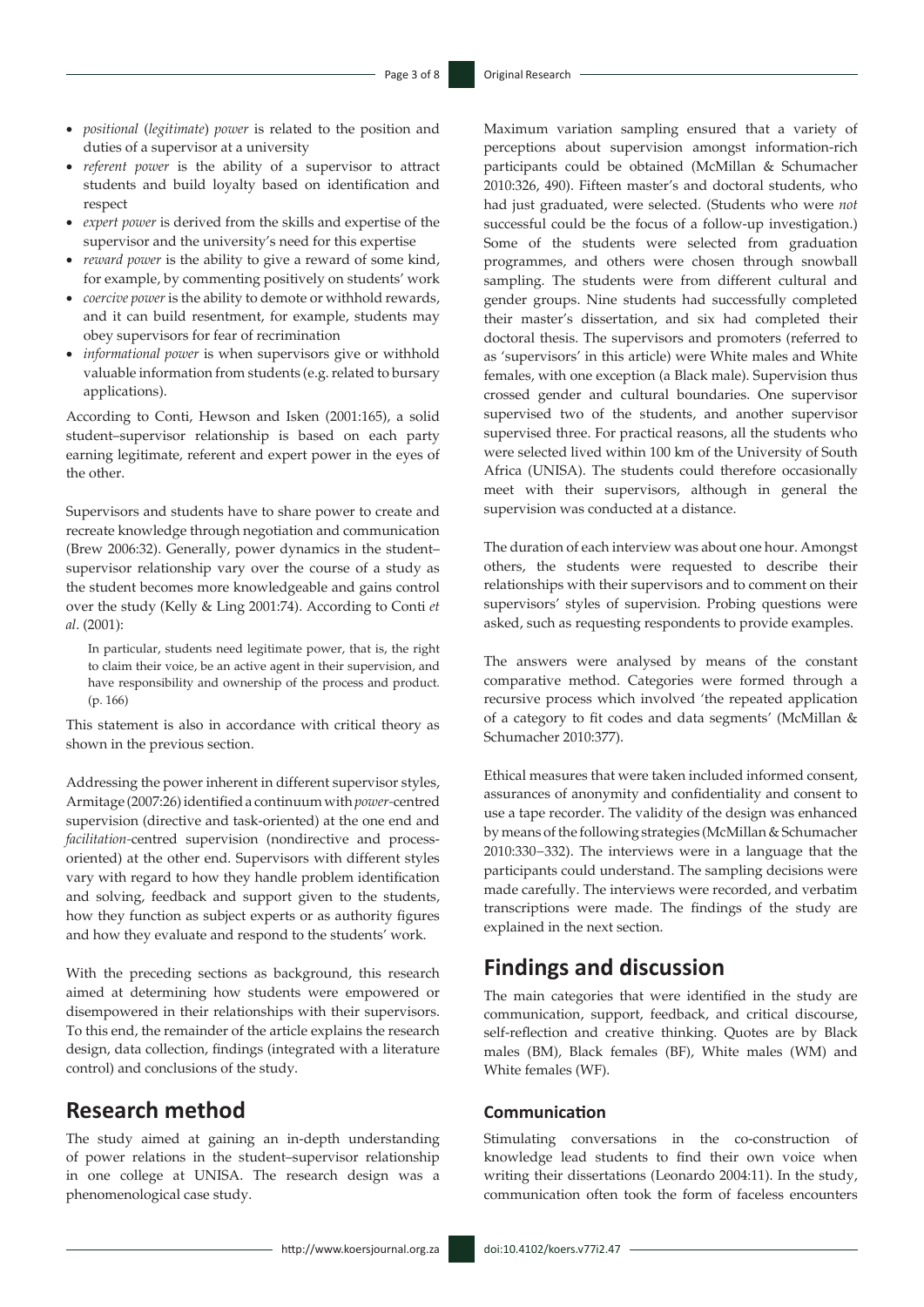via telephone, cell phone and email. All the students had the contact details of their supervisors at hand. However, two-way communication could obviously not be sustained if supervisors were 'remote' or difficult to contact. This had a particularly disempowering effect on students with a low research self-efficacy (SE) who doubted their own abilities. For example, referring to informational power, a student said:

'My one friend said that when he did his MEd over a long time period, he nearly changed supervisors because he said the guy was impossible; he was always out. But Prof X [*the supervisor*] did this: if he knew he would be out for a long time, he would inform me and tell me that he would not be available at the office for the following three weeks. That assisted me a lot.' (BM, 55 years old, Secondary School headmaster)

Some supervisors initiated contact with students even though Mouton (2001:22) sees this as the responsibility of the student. One student with a facilitation-centred supervisor who provided pastoral care stated:

'There were times when I had momentum and things went well, but there were times when nothing happened. What helped me in both instances was regular contact. We both initiated this. It put a moral obligation on me to try to put something on the table … even if it was just a paragraph.' (WF, 44 years old, Trainer of adults)

#### **Support**

The most empowering or disempowering aspect of supervision related to the nature of the support that supervisors provided. A collaborative partnership where a supervisor focused on the *process* of supervision rather than the *product* was particularly important for master's students and for those with low research SE.

Mouton (2001:20) points out that top scholars were often over-committed and did not have enough time for quality supervision. In one example, a master's student got the subtle message that her supervisor was a busy professional with many other responsibilities and that her time needed to be respected. This facilitated feelings of alienation – as was also found by Cadman and Ha (2001:227). However, she was afraid to take a standpoint on the issue, for fear of recrimination.

#### **Hierarchical relations**

Kelly and Ling (2001:74, 75) viewed the success of the student– supervisor relationship as depending on 'a negotiation of common meanings' and 'a mutual trust and narrative'. Some student–supervisor interactions in the study showed parity in relations and mutuality in meaning making and facilitated reference power in both parties. For example, a White male related how he struggled to find a supervisor who would not be intimidated by his significant knowledge and experience on the topic he wanted to investigate. Eventually someone was appointed who was willing to act as his supervisor and co-learner. He said:

'I always called him "professor", but he said I should call him by his first name. I never experienced him as an elevated figure, so I contacted him whenever I wanted to.' (WF, 50 years old, Trainer of adults)

Other students perceived their supervisors as strict superiors. One male student gave the following example of positional power:

'If you make an appointment with him, make sure that you keep it. If he says nine o'clock and you come at eight o'clock, he's not going to allow you in. He's going to allow you in at nine o'clock. So, he is very strict … He is firm because if something is wrong, he's not going to take it. He would advise you to do the correct thing.' (BM, 55 years old, Secondary School headmaster)

Reporting an example of coercive power, some students were afraid to complain, for example about long turnaround time, for fear of reproach. This confirmed the findings of Bartlett and Mercer (2001:8).

#### **Roles and responsibilities: Shared control or enforcement**

It was clear from the student interviews that academics' beliefs about their own role and responsibility varied from powercentred to facilitation-centred supervision. Hence students referred to them as 'friends', 'coaches', 'quality controllers,' 'expert guides' and 'mentors'. According to Manathunga (2007:208), 'portraying supervision as mentoring and therefore as innocent, neutral practice serves only to mask the very role … that power plays within supervision', seeing that paternalistic characteristics remain. Such characteristics include seeing the student as an 'obedient and devoted apprentice' (Manathunga 2007:210).

Since every supervisor and student is different, their relationships are also unique. In the study, the relationships of three students with the same supervisor were diverse and were possibly influenced by the students' differences in abilities, culture and gender. The one doctoral student had a poor educational background and exhibited low research SE which facilitated learned helplessness (Olivier 2007:1129). For Black students, this could be a legacy of the past. Referring to a conversation during which his supervisor urged him to take responsibility for his learning, a male student stated:

'Look I'm a student … and to me, my definition of a student is somebody who is *assisted* … it's a *learner*. And obviously I'll make mistakes and that is why I have a promoter. His *duty* is to assist me.' [*Interviewee's emphasis*] (BM, 55 years old, Secondary School headmaster)

The above need for direct instructions was also found by other authors, for example, with international students in Australia (Cadman & Ha 2001:224; Dietz *et al*. 2006:74; Manathunga 2007). It highlighted the dilemmas of supervisor-student pairings in which the individuals were at odds with their preferred supervisory styles (Mainhard *et al*. 2009:360).

If students had research SE, they could assume responsibility to address challenges with limited support and even benign neglect. In one example, a master's student, who managed to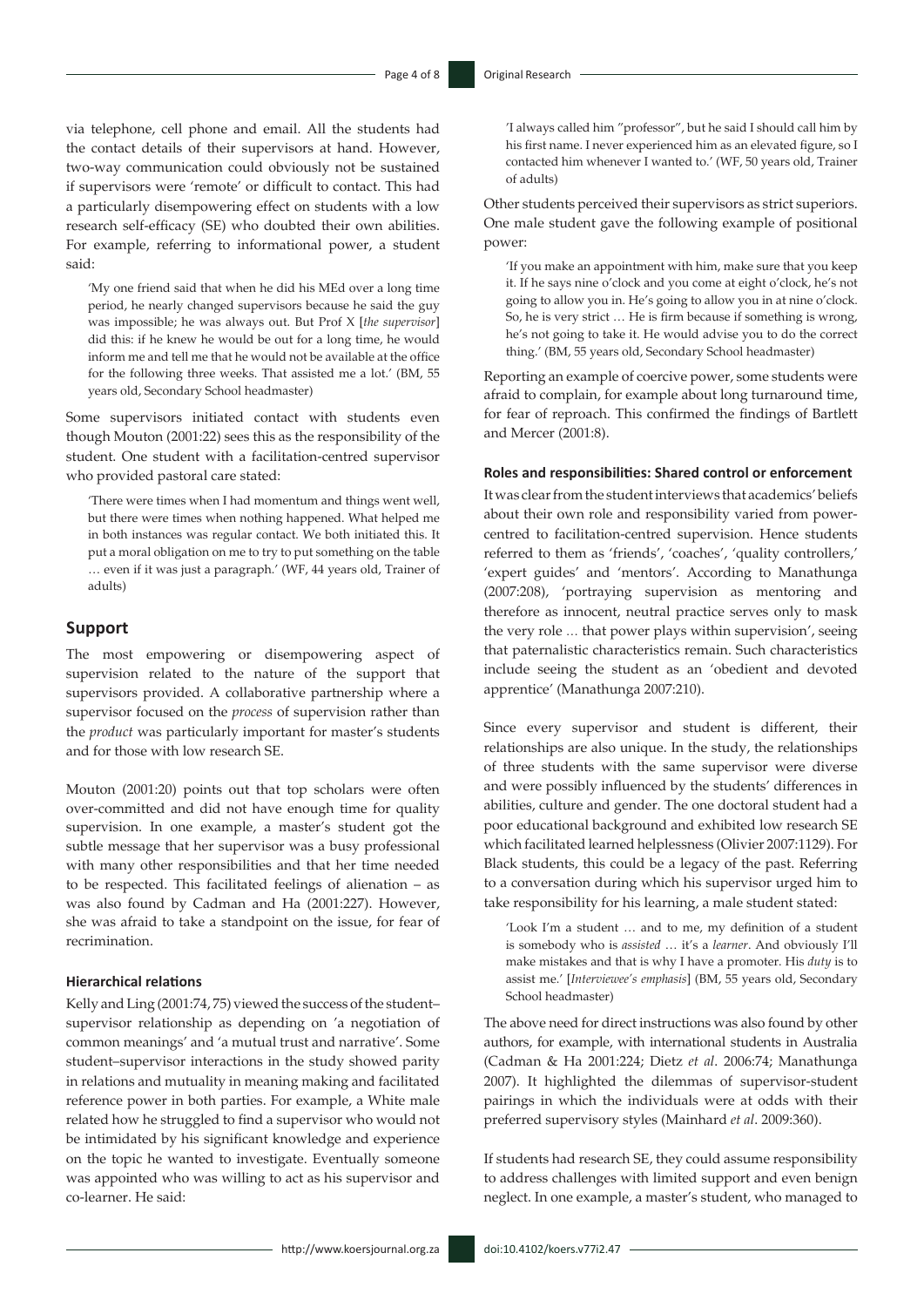obtain her degree with distinction, reported benign neglect as follows:

'She [*the supervisor*] told me that I started it and had to run with it. So, I had to struggle on my own to keep my head above the water. I am very proud that I managed. Maybe it is her way of encouragement … not to spoon-feed students. It would have been easier if she had answered my questions, but I had to find out for myself. It was a lonely road.' (WF, 42 years old, Teacher)

There was evidence of shared control, which was empowering, if supervisors were willing to listen to their students' views and discuss or debate differences. Students were empowered by supervisors who challenged them but allowed them to take ownership for determining the direction and tempo of their studies. For example:

'She gave you credit for thinking for yourself. If she saw you were on the right track, she would just let you carry on. She was also open to suggestions … but she would say: 'You must do this … you're going too far. Don't go there. You know, things like that.' (WF, 42 years old, Psychologist)

In contrast to the above, some students were coerced into investigating topics that suited the supervisors but did not interest them: 'And then you become more confused because it is not something that you want to work on' (BF, 46 years old, Psychologist).

The student–supervisor relationship was enhanced if the students sensed that their supervisors had genuine interest in their research topics. Some of the students indicated that their supervisors provided them with relevant articles even though it was not their responsibility to do so. Such concrete evidence of interest and support was motivational and therefore empowering and enhanced the supervisor's referent power.

Research design issues were often raised in the interviews. However, there was little evidence of critical discussion and debate on design issues, in line with socio-constructivist learning and facilitation-centred supervision. A (doctoral) student indicated that he believed he got too little support – his promoter expected him to make his own research design decisions and did not detect various limitations in the work. Other power-centred supervisors made design decisions on behalf of their students. In one example, a master's student told the interviewer how her supervisor had coerced her 'to go the quantitative route because he was statistically inclined, but I even had to find my own assistance with that' (BF, 41 years old, Lecturer).

#### **Planning the study and setting objectives within time frames**

The study revealed that clear guidelines on writing dissertations empowered students. Mouton (2001:17) regards this type of guidance as the responsibility of supervisors. It includes discussion between the supervisor and student on how to structure the dissertation, what each chapter should entail (e.g. by providing students with examples), and the coherence between the chapters. It also includes editorial requirements such as referencing and the list of references as

well as the importance of doing this correctly from the start. Thus, students were empowered by supervisors who helped them to submit their study plans in writing, referred to as the 'architecture' of a study by Trafford and Lesham (2008:53). This planning was enhanced by the use of visual techniques that included diagrammes ('skeletons') and time frames that helped them to envision the way forward. A doctoral student explained:

'This thing of self-doubt is a terrible thing. If you do not know how to do something, it becomes a huge stumbling block. Then you keep postponing, whilst if you know and when it is divided into chewable chunks, you can do each task on time. Then you are not overwhelmed. I could see exactly what I would do but would not have been able to do it without my supervisor's support.' (WF, 62 years old, Lecturer)

#### **Emotional support (pastoral care)**

The human side of supervision is often neglected, particularly in a DE context and if supervisors have a power-centred, businesslike style of supervision (Dietz *et al.* 2006:71; Mouton 2001:18). Acknowledging the student as a *person* in addition to as a learner is vital, leads to the notion of 'pastoral care' (Salmon in Symons 2001:105) and earns supervisors referent power. One student who had experienced facilitationcentred supervision related how she wanted to discontinue her studies because she felt discouraged by overwhelming personal circumstances. Her supervisor did not put any pressure on her to continue immediately but advised her to take a break and to keep in touch. He also phoned her from time to time. This enabled her to regain her composure and continue her studies. Another student stated: 'Sometimes she [*the supervisor*] would write things like: 'Good luck with your work.' It seems like it's a minor thing, but it had an impact' (BF, 44 years old, Nurse).

The emotional stability of supervisors could also impact on relationships. In one example, a master's student's studies were significantly influenced by the personal trauma of her supervisor. She was unable to provide appropriate guidance and the student had to resubmit her dissertation for examination which 'shattered' her self-confidence. After completing her doctoral thesis under the expert guidance of a different supervisor, she went on to become an informal mentor to postgraduate students who were colleagues, 'giving them the guidance I would have wanted when I was a master's student'.

#### **Facilitating exposure**

Supervisors had informational power and could facilitate students' exposure to the academic community. At UNISA, various workshops on research skills for students and staff were continuously being offered by a research directorate. However, not one student in the study indicated that he or she had participated in the workshops.

Some students expressed the wish to attend conferences to present papers or to write articles about their work. At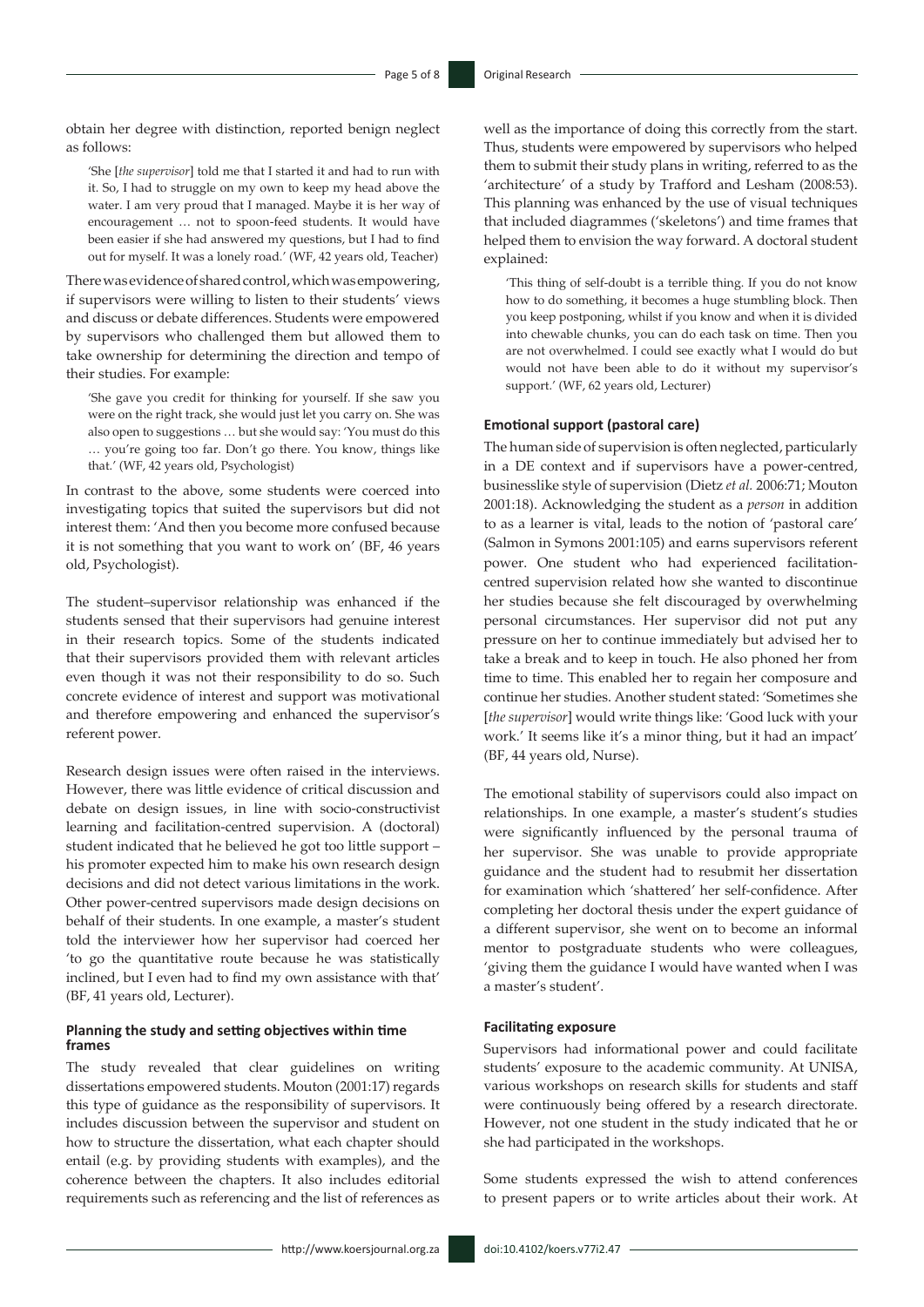conferences, dominant ideologies and stereotypical views were often questioned. Thus, the exposure could empower the students by developing their critical thinking skills. Moreover, some students indicated that participation in conferences and publication enhanced their career opportunities.

#### **Feedback**

All the students pointed out that prompt feedback was pivotal. It empowered students because it enabled them to keep their momentum. The students found long waiting periods frustrating but were afraid to complain.

The interviews revealed how a supervisor differed in her interaction with two of her students. Her one (Black female) master's student considered 'giving up' because of long turnaround times of up to three months. In the absence of effective communication, she concluded that her poor work was causing the delays. However, another (Black female) master's student of the same supervisor expressed her satisfaction with quick feedback. Further probing revealed that her topic was within the supervisor's own research interest and expertise, in contrast with the topic of the first student.

The study also revealed that constructive feedback was needed. Criticism that was presented as guidelines or that was framed as suggestions built confidence. Conscious consideration of *how* to frame recommendations for change was particularly important for previously disadvantaged students who often had to redo chapters several times. Students were discouraged by harsh criticism, in particular at the start of their studies and if they tended to take the criticism personally, as indicated by one student.

A supervisor's personal revelation of fallibility could build a student's confidence. In one example, a supervisor disclosed that he too had to redo work in study guides or articles in accordance with criticism he received. This was empowering because it enhanced student confidence.

The study further brought to light that both supervisors and students often communicated in their second or third languages, which led to feedback being unclear or misunderstood, as also found by Schulze (2012:46). A Black female said that she understood personal, oral communication. However, when her supervisor communicated with her on paper, she found it difficult to make sense of what he was saying. De Beer and Mason (2009:223) also found that the disadvantages of electronic communication included the fact that there could be misunderstandings, critiques could seem too brusque and could be experienced as personal. McAlpine (2011) therefore emphasised the importance of checking with students their understanding of the feedback they received. The students in this study felt safe if they submitted work electronically but could discuss the assessed work in person (if possible) in addition to receiving written feedback.

Students also felt disempowered by inconsistent feedback. For example:

'The advice that I got, especially when it came to research methods, it kept on changing … and I got so confused. And after the completion of the whole thing … the person who did the editing picked up lots of things … and I wondered how she [*the supervisor*] was unable to pick that up earlier. It was almost redoing lots of the work.' (BF, 44 years old, Psychologist)

#### **Critical discourse, self-reflection and creative thinking**

Supervisors who were facilitation-centred encouraged an exchange of views and the consideration of multiple perspectives. The study showed that critical discourse generally took place during personal meetings, which only confirmed Van der Linde and Holtzhausen's (2008:107) finding that students desired *personal* meetings to receive their feedback. This highlighted the dilemma of the DE supervisor. During such meetings, supervisors posed questions such as: 'What about if …?' or challenged students with contesting viewpoints. This was likely to occur if the supervisor was knowledgeable in the student's study field. For example:

'My supervisor had the ability to challenge me. He did not accept my conclusions. We would always argue over it, and I had to explain how I arrived at the conclusion. He often played devil's advocate. At first, it frustrated me, but I came to realise how valuable it was. He would ask me if I had read the work of Y and if I hadn't, he would request that I read it and then we would discuss it.' (WF, 44 years old, Trainer of adults)

Discussions such as these enabled students to construct knowledge and find their own voice. The students were empowered by supervisors who could reach a compromise with students when they differed on issues. However, debating matters with supervisors was not always easy for Black students who came from cultures where there was a high regard for older people and those in leadership positions. According to Heydenrych (2009:33), supervision that enhances critical thinking can overcome the limitations of cultural conditioning.

#### **A model for supervision**

From the above, it is clear that there is a reciprocal relationship between the personal characteristics and the behaviour of both the student and the supervisor in the relevant context, for example, a DE environment. This relationship is dynamic and can change over the period of the study. Diagrammatically, this can be depicted as follows.

In Figure 1, the personal characteristics of the students include their abilities (such as language ability), previous knowledge and experience, cultural beliefs, beliefs about the role and responsibilities of supervisors and students, and research SE. The personal characteristics of the supervisor include knowledge and experience in research and supervision in particular and beliefs about the role and responsibilities of supervisors and students. These beliefs determine their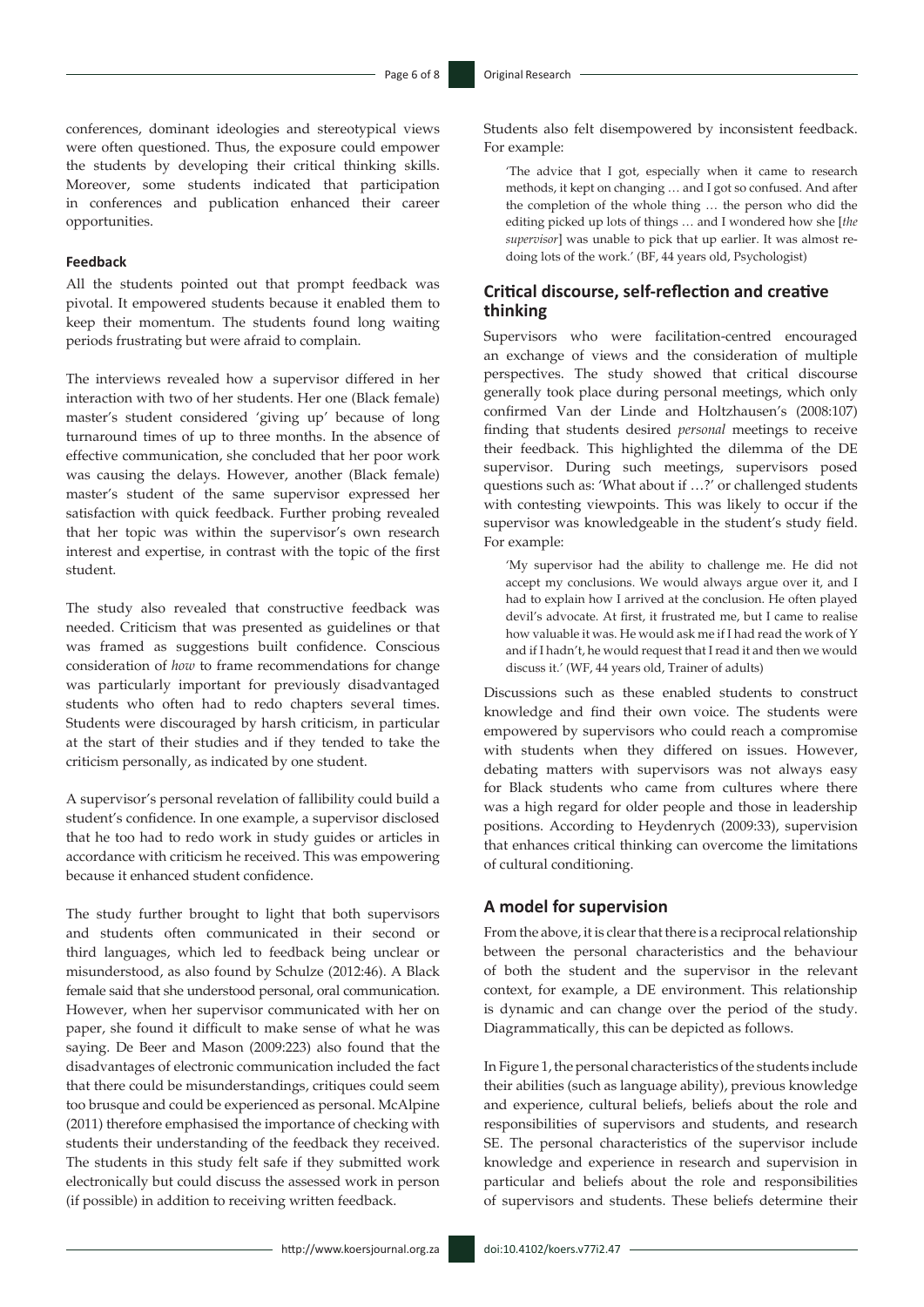

CF\*, Conceptial framework.

**FIGURE 1:** A model for supervision.

supervisory style as power-centred or facilitation-centred. This is in line with postmodern thinking that truth is relative to participants' frame of reference.

The study revealed that although students are empowered by sustained two-way communication in a supportive environment, this is not easily accomplished in a DE context. A supportive environment is characterised by respect and equality in relations, shared autonomy, assistance with the structure and scholarship of the dissertation (ensuring that it meets the assessment criteria of the institution), pastoral care, the facilitation of interaction with peers and exposure to conferences and publication. Quick feedback of a high quality is crucial.

The study also revealed that many supervisors find it challenging to stimulate students' critical thinking skills in a DE context. The supervisors who consciously stimulated reflection and critical thinking skills in their students, through techniques that included questioning, commenting and suggesting alternatives, tended to be the supervisors who personally met with their students. Students should find their own voice and take ownership of their projects. This leads to legitimate power and self-transformation. To overcome cultural beliefs that may inhibit this kind of dialogue, upfront communication about expectations (initiated by supervisors at the start of the students' studies) is required.

# **Conclusion and recommendations**

In line with post-modern thinking that rejects absolute truths, the aim of this study was not to generalise or determine causality. Rather, the aim was to gain an indepth understanding of empowering and disempowering supervisory practices in one college at UNISA as a DE institution at the time of writing. In this research, the focus was limited to the perceptions of the *students*. Determining the views of *supervisors* on issues of power could be the focus of a following project.

The study pinpointed the role of the supervisor as pivotal in enabling or constraining students. The most important finding was that there was a need to change dated, powercentred ways of providing supervision. Supervisors have to actively engage in their relationships with their students in order to help them to find their own voice. This requires *time* and *effort* and highlights the importance of greater consideration of the overall workload of supervisors. The active recruitment of experienced, recently retired professors to assist with postgraduate supervision could be considered.

In the study, some students revealed that they had felt neglected and had been given too little academic or emotional support when they needed it. Apart from workload, this may be attributed to different beliefs amongst supervisors regarding their own responsibilities versus those of their students. More institutional discourse is needed to facilitate reflection on supervisory practices so that supervisors can identify their own styles and the implications for learning. Supervisors also need to reflect on relevant learning theories as outlined in the conceptual framework.

In addition to the above, the study revealed some tension regarding best supervisory practice. For example, facilitative supervision regards students as equals and encourages active participation in discourse around research issues. However, some students with low research SE adopted a passive role and expected direct instructions from their supervisors. Admission requirements that allowed students of poor academic ability into the system need to be reconsidered. Although a mark of at least 60% at honours level is currently required for admission to master's studies at UNISA, students require different cognitive skills for postgraduate research than for coursework examinations. Moreover, roles and responsibilities should be openly discussed and negotiated between supervisor and student at the start of the research.

The study determined that there were supervisors who coerced their students into investigating research topics or using designs of the supervisor's choice. Such unilateral decision making within power-centred supervision constrained students. At the same time, it pointed to flawed practices in *how* supervisors were appointed. This issue needs to be addressed.

Students who were unhappy in their relationships with their supervisors, sometimes for legitimate reasons, felt powerless to address the problem. Some kind of feedback to chairpersons of departments or directors regarding supervisory practices could be considered. Students could also be provided with information on suitable steps to take to address relationship difficulties.

Apart from differences in expectations (regarding roles and responsibilities) and abilities (including language abilities) of both students and supervisors, a key factor that emerged was the *involvement* (interaction and communication) of the supervisor. Each student–supervisor relationship was distinctive and enabled or constrained the student. What was needed as the basis for postgraduate pedagogy in some cases was greater 'connection' between supervisor and student. To